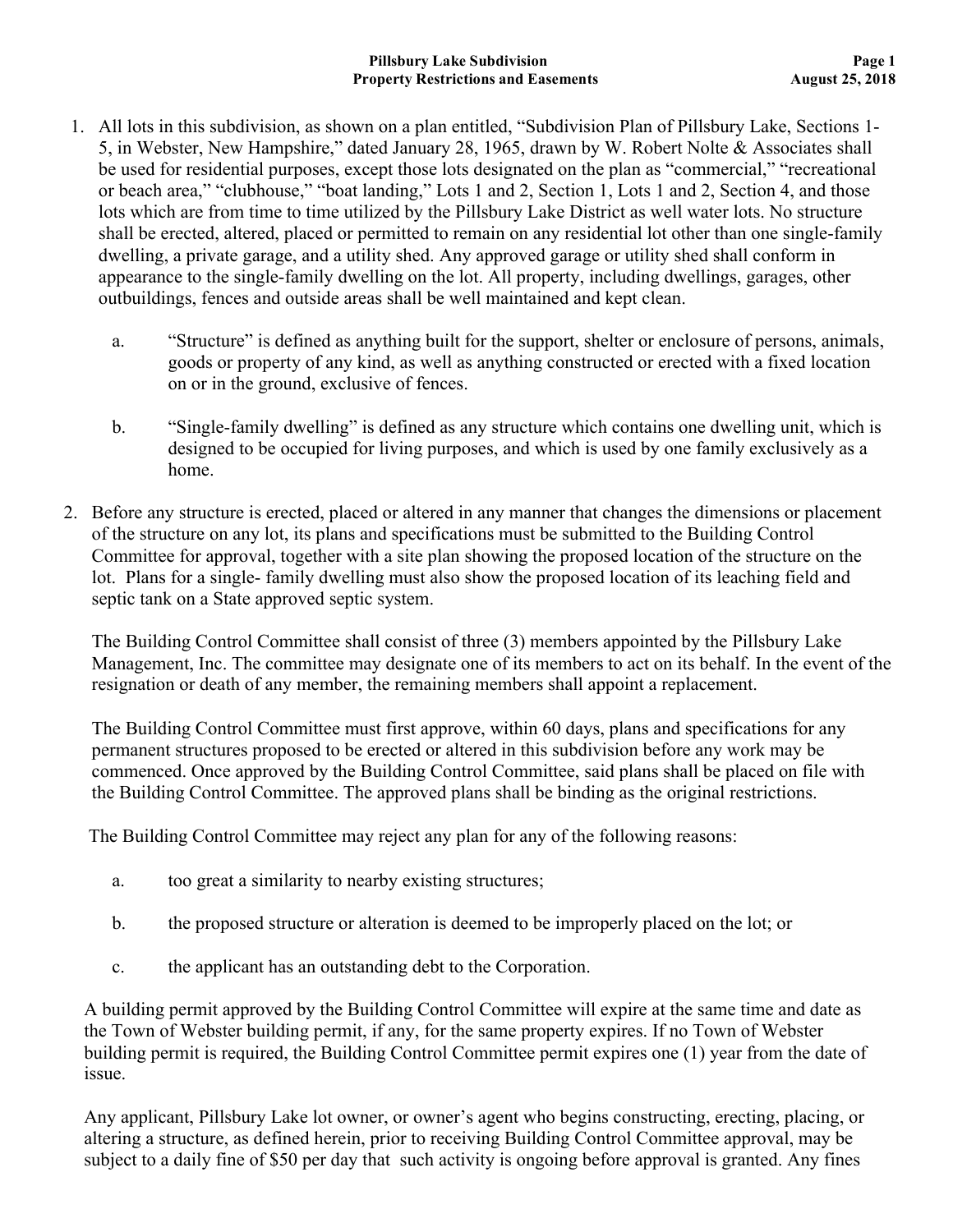due under this subsection shall be paid in full before a building permit is approved. Such fines shall be enforceable and collectable pursuant to Paragraph 15.

- 3. Every structure must conform to the following minimum standards:
	- a. Any single-family dwelling erected on any lot in this subdivision shall have a minimum ground floor area of 650 square feet. The side that faces the street shall be considered to be the front of any dwelling erected in this subdivision. A minimum of 850 sq. ft. of total living space is required.
	- b. All single-family dwellings must have a State approved septic system for the dwelling being built and, if needed, a well permit from the State.
	- c. All sanitary plumbing, electrical wiring, and all other construction shall conform to the minimum requirements of the Town of Webster and the laws of the State of New Hampshire.
	- d. All structures shall be completed on the exterior within one year from start of construction including, but not limited to, roofing, window glazing, exterior doors, siding, and paint, stain or varnish on any exterior wood surfaces. If planned construction cannot be completed within one (1) year, the owner may apply no less than ninety (90) days before the expiration of the construction completion date, to the Building Control Committee for an extension. In no case will planned completion of the exterior be permitted in excess of eighteen (18) months from start of construction. Exterior walls must be finished with approved siding material or if concrete block is to be used as an exterior surface, it must be painted with two (2) coats of masonry paint.
	- e. All property owners shall comply with the laws and regulations of the State of New Hampshire and any more stringent requirements adopted by the Town of Webster. All owners of properties within 250 feet of Pillsbury Lake shall also comply with RSA 483-B, Shoreland Water Quality Protection Act (SWQPA), and as such may be amended from time to time.
- 4. Except for structures to be erected on Lots 18 to 22 inclusive in Section 2 of the subdivision plan, any structure erected must set back not less than twenty (20) feet from front lot line and not less than twenty (20) feet from any side street lot line. Sideline set back shall not be less than twelve (12) feet.
- 5. No more than one (1) for sale sign or advertising device of any kind shall be erected on any lot except on a new house previously unoccupied, which is offered by the developer or builder. For sale signs at remote locations, such as street intersections, providing directions to a lot for sale are not permitted.
	- a. No more than one (1) sign advertising yard sales, directing guests to private events or other public notices may be erected temporarily, not to exceed three (3) consecutive days. The lot owner will be responsible for timely removal of the sign.
	- b. Signs advertising political issues, parties or candidates must be limited to a reasonable number and must be removed within one (1) day after the election that decides the issue advertised.
- 6. No wharf, dock or pier may be erected without approval of the Building Control Committee. The Building Control Committee will require proof of plan approval from the State of New Hampshire and all other permitting agencies prior to approval of the plan.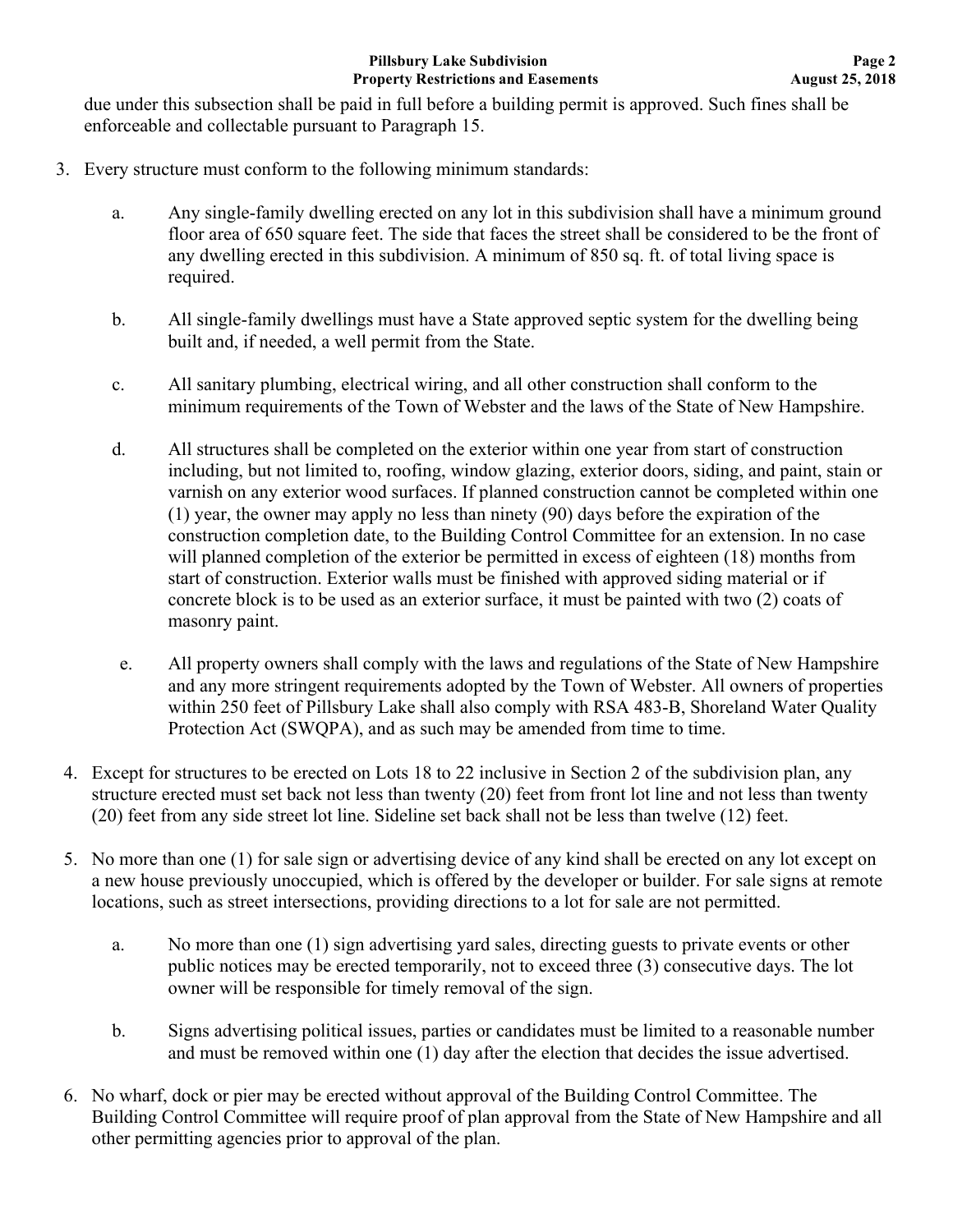## **Pillsbury Lake Subdivision Property Restrictions and Easements**

- 7. Easements for the installation and maintenance of utilities or drainage facilities are reserved by the Town of Webster, Pillsbury Lake District, and electric, telephone, and cable providers, and their successors and assigns in, over and under all the ways shown on the subdivision. Such other easements are also reserved to permit entry upon any lot to construct and maintain public utilities or improvements, pipes, poles, wires, etc. whether under or above ground, so long as such construction and maintenance does not hinder or prevent the construction of buildings on any lots.
- 8. Owners of undeveloped lots shall at all times keep and maintain their property in this subdivision in an orderly manner and prevent accumulation of rubbish and debris on the premises.

No tent or trailer shall be used as a dwelling in the subdivision with the exception that a lot owner may obtain a permit from the Building Control Committee to live in a tent or trailer(s) on his/her lot during construction of a dwelling house.

No more than one unregistered or uninspected motor vehicle or trailer, unless garaged, will be permitted on any lot.

- 9. No business, trade or enterprise where the general public accesses the business, trade or enterprise on site shall be conducted or carried on upon any residential lot. Businesses wholly contained within the dwelling, including but not limited to electronic commerce, and telecommuting shall be permitted. Private tutoring, including individual instruction in academic subjects, music lessons, arts or crafts also shall be permitted upon approval of the Building Control Committee. No animals, birds, fowl or poultry, except common household pets, shall be kept at any time on any residential lot.
- 10. Any single-family dwelling or garage on any lot in this subdivision which may in whole or in part be destroyed by fire, windstorm or for any other reason, must be rebuilt or all debris removed and the lot restored to a sightly condition with reasonable promptness.
- 11. There shall be no habitation in any structure, other than approved single-family dwellings, and no dwelling shall be occupied until substantially completed. There shall be no habitation in, on or above any garage or structure other than a single-family dwelling.
- 12. Control and management of Pillsbury Lake itself is subject to the rules and regulations of the State of New Hampshire. In addition, for purposes of reducing noise and erosion and for public safety, no vessel shall create a wake, no wake zone for the entirety of the lake.
- 13. In order to maintain and improve the Pillsbury Lake Subdivision, and particularly the recreational areas, beaches, park and to pay the administrative costs labor and materials used for such purposes, the owner of each lot, shall pay an annual management fee in an amount set by the Corporation, its successors and assigns for such purposes. Should any one owner buy two or more lots, his/her annual payment provided herein shall not exceed the amount of one management fee. Payment of the management fee is due each June 15, failure to pay shall be a lien on each lot and collectable pursuant to Paragraph 15 below. The lien shall extend to all lots owned by the owner of the liened lot. Upon the sale of a lot, the purchaser, by accepting a contract or deed for said lot, shall thereupon become responsible for the annual payment of the management fee, which shall be a lien on said lot and enforceable under the same conditions as provided herein. The amount of the annual management fee shall be adopted by the Board of Directors in accordance with the Corporation's Bylaws.

Special assessments, as needed, shall be voted on by the majority of members in good standing